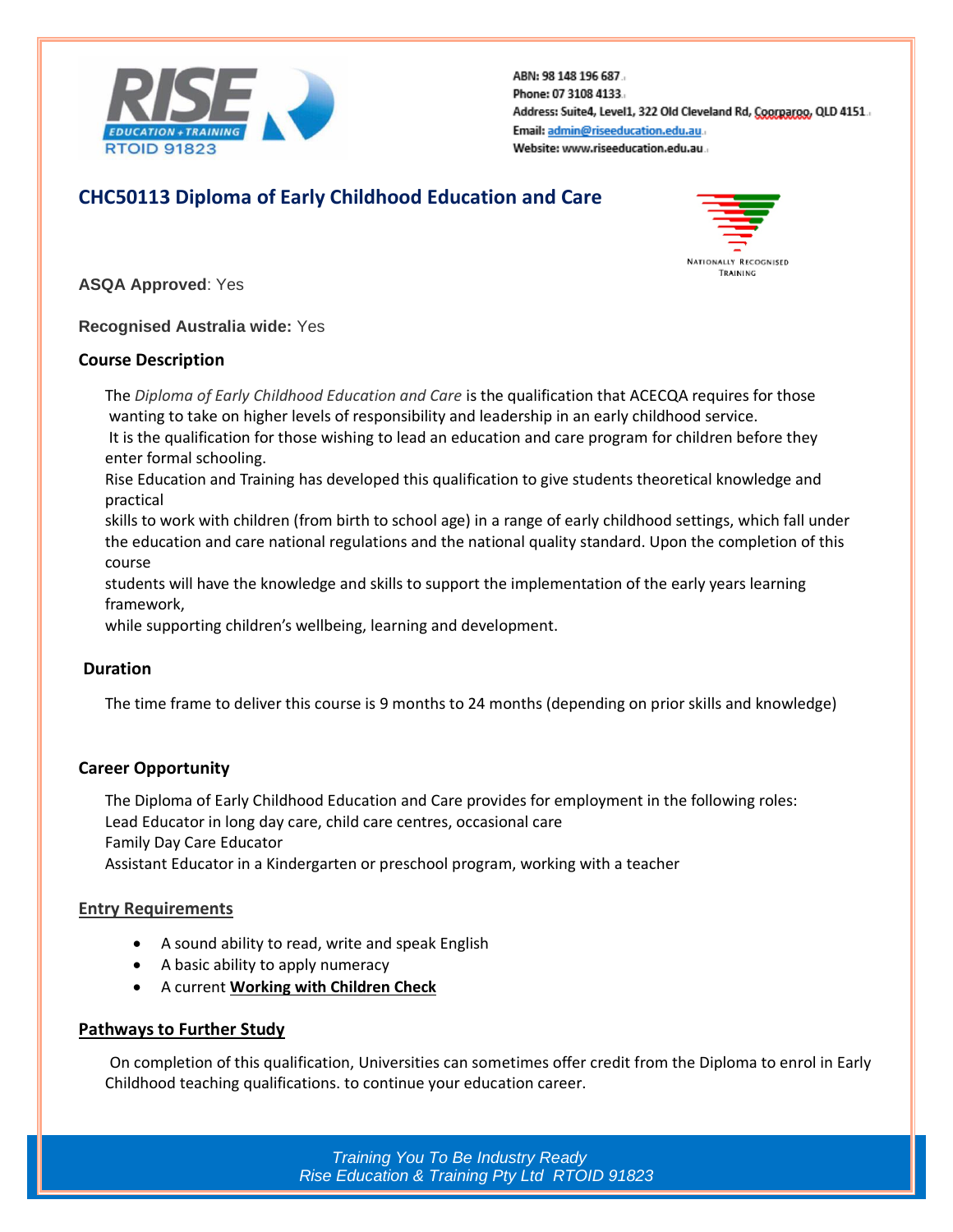## **Qualification Outline: Diploma of Early Childhood Education and Care - Higher Level Skills( Queensland Government Funded program)**

**Name of Qualification:** Diploma of Early Childhood Education and Care

**National Course Code:** CHC50113

**Packaging Rules:** 28 units including 23 core & 5 electives

**Commencement:** Enroll Anytime

**Locations:** Queensland, Brisbane, Gold Coast

**Recognition**: Nationally Recognized Training

**Duration Study Load:** 9 months –24 months (depending on prior skills and knowledge)

#### **Entry Requirements:**

- Be aged 15 years or older (no longer at school)
- Permanently reside in Queensland
- Be an Australian/ New Zealand citizen, Australian/New Zealand permanent resident
- Not hold or not enrolled in a certificate IV or higher qualification
- (not including qualifications completed at school and foundation skills training)
- English Language & Academic Requirements.

If a person is eligible for funding under the Higher-Level Skills program, the Queensland Government will subsidise the costs of their accredited training, although a student contribution fee will be required.

#### **Please note:**

Course fees include all resources and materials.

Textbooks incur an additional cost for students.

Students who do not meet the eligibility criteria for Higher Level Skills Funding, fees will be calculated at the Fee-For-Service rates.

| Qualification<br>Name                                  | Course<br>Code | <b>Number</b><br>of Units | Workplace<br>Min Hours | Student<br>Contribution<br>Fee             | Student<br><b>Concession Fee</b>       |
|--------------------------------------------------------|----------------|---------------------------|------------------------|--------------------------------------------|----------------------------------------|
| Diploma of Early<br>Childhood<br>Education and<br>Care | CHC50113       | 28                        | 240                    | \$280<br>\$10 per unit<br>οf<br>competency | \$140<br>\$5 per unit<br>of competency |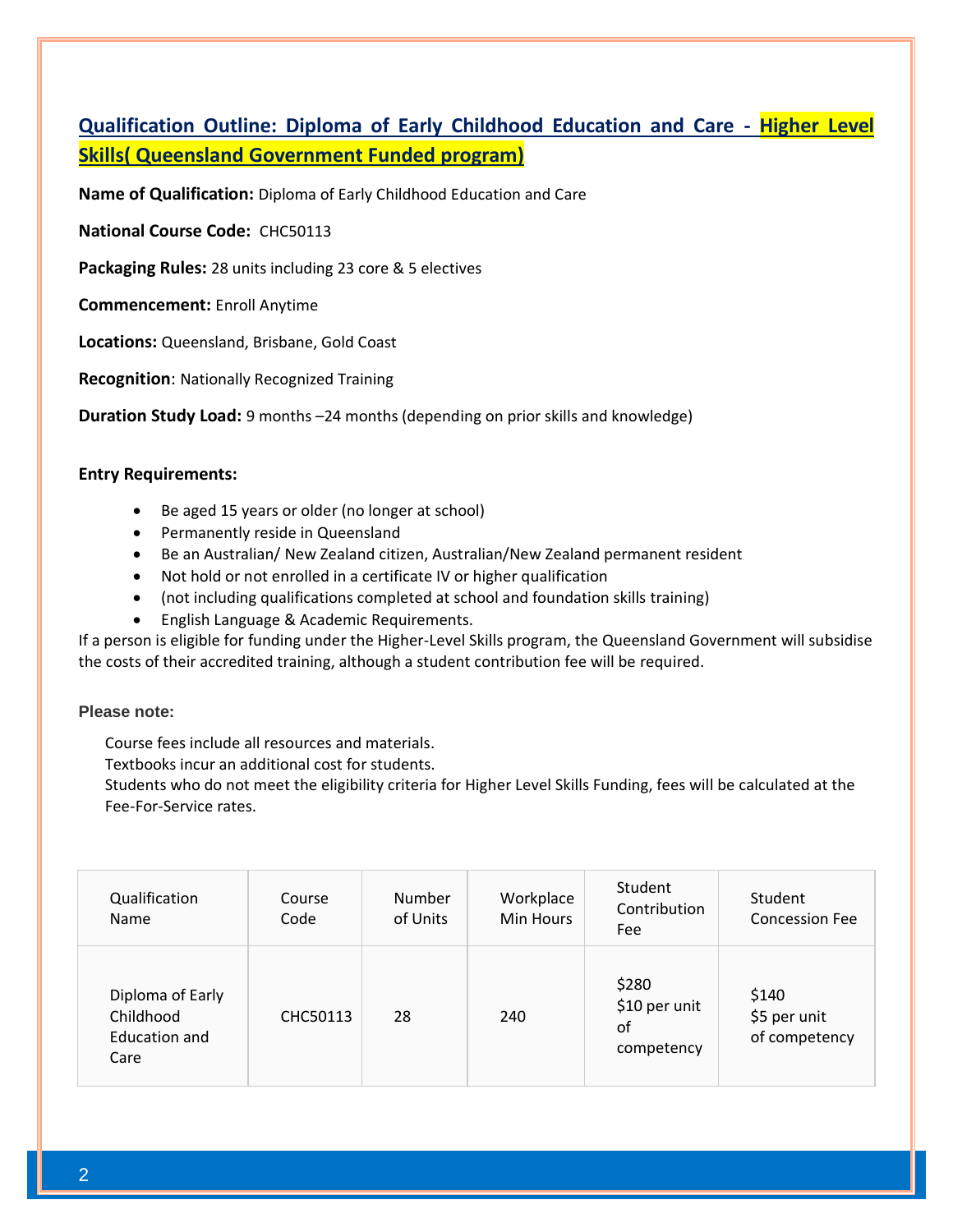# **Qualification Outline: Diploma of Early Childhood Education and Care - Fee for Service (Not eligibale for funding)**

**Name of Qualification:** Diploma of Early Childhood Education and Care

**National Course Code:** CHC50113

**Packaging Rules:** 28 units including 23 core & 5 electives

**Commencement:** Enroll Anytime

**Locations:** Queensland, Brisbane, Gold Coast

**Recognition**: Nationally Recognized Training

**Duration Study Load:** 9 months–24 months (depending on prior skills and knowledge)

#### **Entry Requirements:**

- Be aged 15 years or older (no longer at school)
- Permanently reside in Queensland
- Be an Australian/ New Zealand citizen, Australian/New Zealand permanent resident
- Not hold or not enrolled in a certificate IV or higher qualification (not including qualifications completed at school and foundation skills training)
- English Language and Academic Requirements

The Fee for Service is applied when a student is not eligible for subsidies, government loans or where no subsidies

are available.

| <b>Qualification Name</b>                                  | Course<br>Code | Number<br>of Units | Enrolment<br>Fee | Resource<br>Materials<br>Fee | Cost<br>per<br>Unit | Total<br>Cost |
|------------------------------------------------------------|----------------|--------------------|------------------|------------------------------|---------------------|---------------|
| Diploma of Early<br><b>Childhood Education</b><br>and Care | CHC50113       | $28**$             | \$200            | \$80                         | \$185               | \$5460        |

## **Recognition of Prior Learning (RPL)**

- Enrolment fee: \$200 **(non-refundable)**
- Recognition of Prior Learning (RPL): \$90 per unit
- Credit Transfer: Free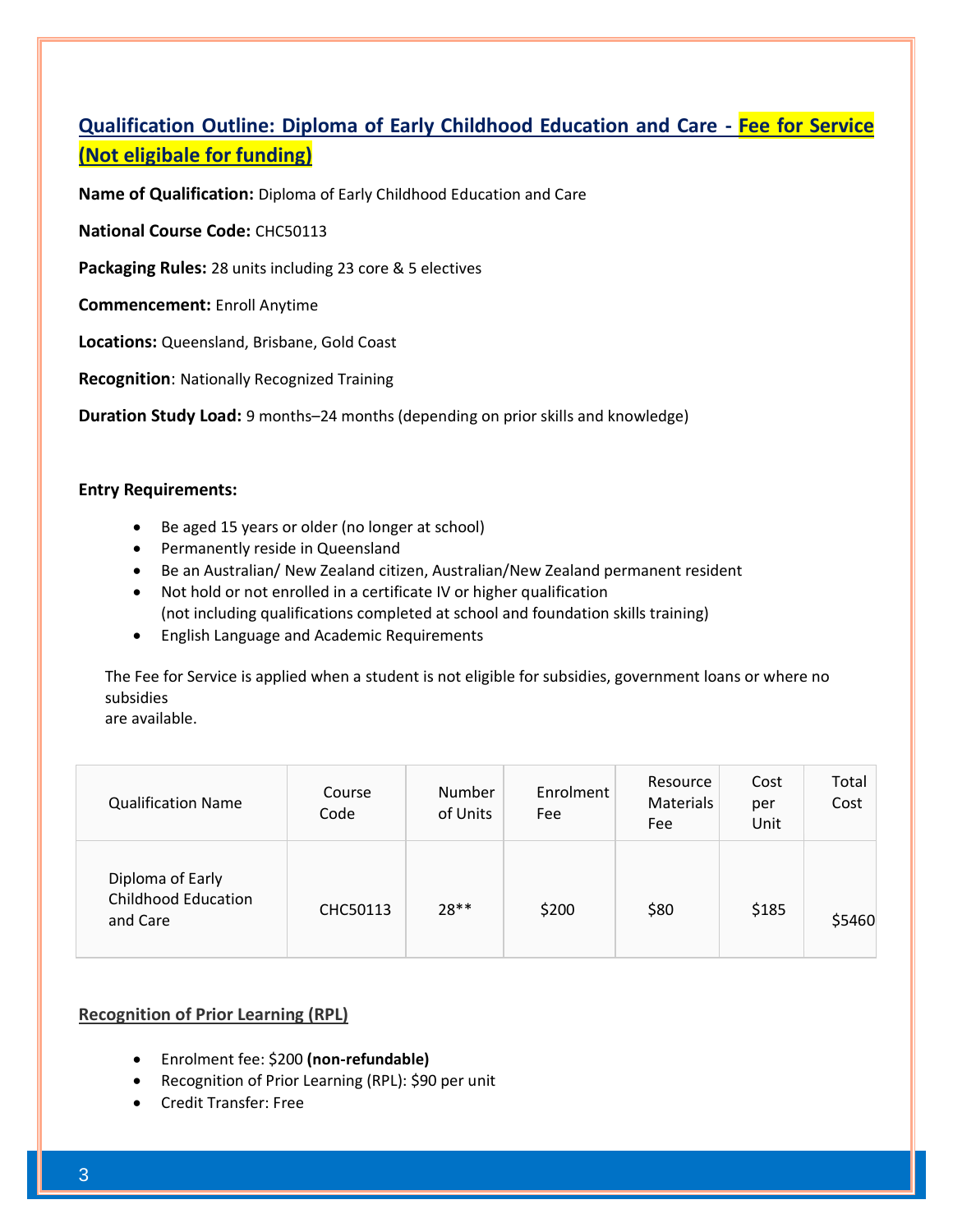| <b>Qualification Name</b>                               | Course Code     | Number<br>of Units | Enrolment<br>Fee | Cost<br>per<br><b>RPL</b><br>Unit | Total<br>Cost |
|---------------------------------------------------------|-----------------|--------------------|------------------|-----------------------------------|---------------|
| Diploma of Early Childhood<br><b>Education and Care</b> | <b>CHC50113</b> | $28**$             | \$200            | \$90                              | \$2630        |

This qualification reflects the role of early childhood educators who are responsible for designing and implementing curriculum in early childhood education and care service. In doing so they work to implement an

approved learning framework within the requirements of the Education and Care Services National Regulations and

National Quality Standards.

Students who hold the latest CHC30113- Certificate III in Early Childhood and Care will be awarded credit transfers

for the following 14 units on producing a copy of your Statement of Attainment. No fees apply to units that are

a Credit Transfer. Therefore, overall fees may be reduced.

## **Credit Transfer**

| CHCECE002 | Ensure the health and safety of children                                 | Core     |
|-----------|--------------------------------------------------------------------------|----------|
| CHCECE004 | Promote and provide healthy food and drinks                              | Core     |
| CHCLEG001 | Work legally and ethically                                               | Core     |
| CHCPRT001 | Identify and respond to children and young people at risk                | Core     |
| CHCECE007 | Develop positive and respectful relationships with children              | Core     |
| CHCECE003 | Provide care for children                                                | Core     |
| CHCECE005 | Provide care for babies and toddlers                                     | Core     |
| CHCECE001 | Develop cultural competence                                              | Core     |
| CHCDIV002 | Promote Aboriginal and/or Torres Strait Islander cultural safety         | Core     |
| CHCECE009 | Use an approved learning framework to guide practice                     | Core     |
| CHCECE012 | Support Children to Connect with their World                             | Elective |
| CHCPRP003 | Reflect on and improve professional practice                             | Elective |
| BSBWOR301 | Organise Personal work Priorities and Development                        | Elective |
| HLTAID004 | Provide an emergency first aid response in an education and care setting | Core     |

## **Course Outline**

Compulsory Units (23) Core/Elective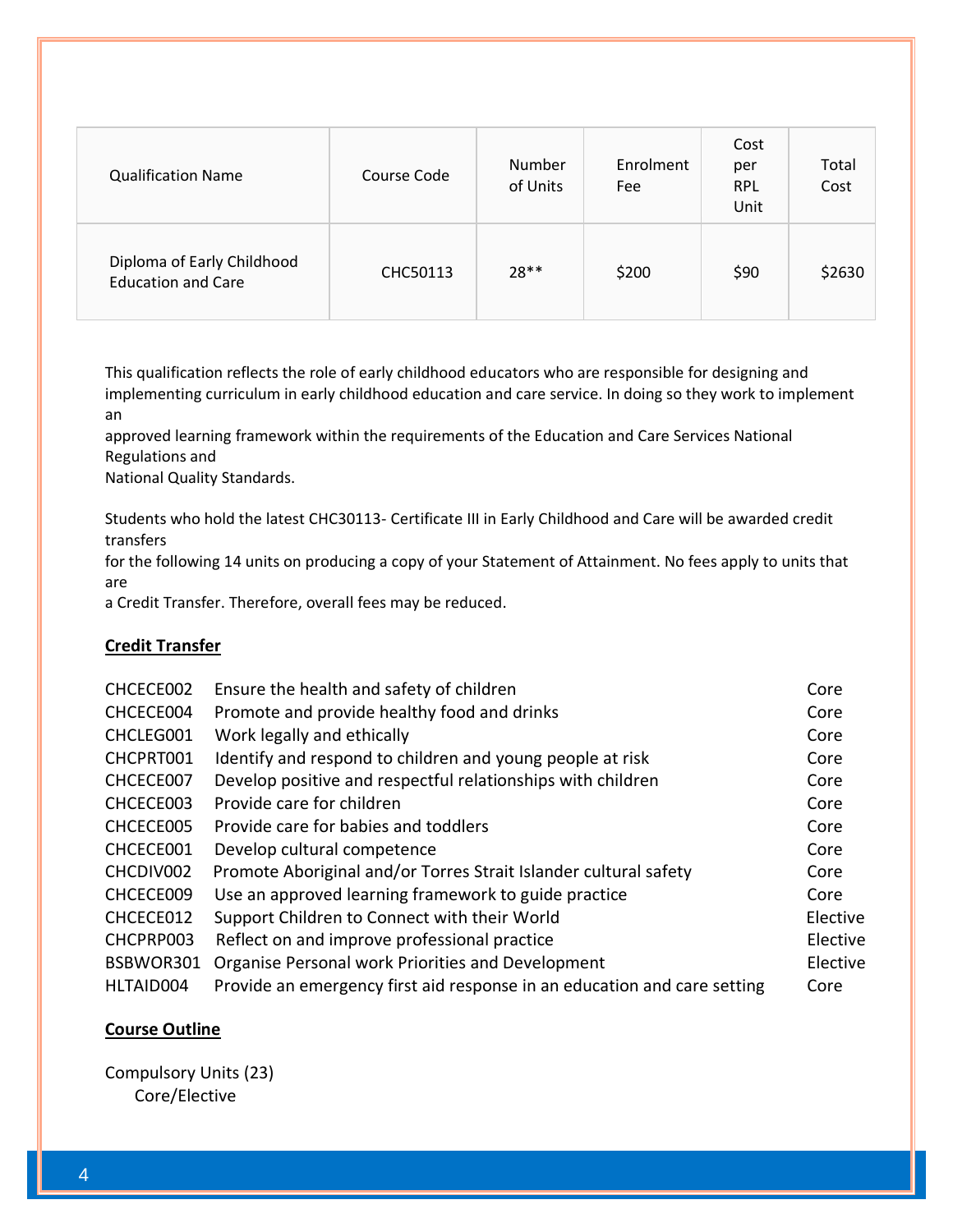| CHCECE002 | Ensure the health and safety of children                    | Core |
|-----------|-------------------------------------------------------------|------|
|           | CHCECE004 Promote and provide healthy food and drinks       | Core |
|           | CHCLEG001 Work legally and ethically                        | Core |
| CHCPRT001 | Identify and respond to children and young people at risk   | Core |
| CHCECE007 | Develop positive and respectful relationships with children | Core |

(Work Placement can commence once student has been deemed Satisfactory in theory component of first 5 units of competency)

| CHCECE003 | Provide care for children                                                | Core |
|-----------|--------------------------------------------------------------------------|------|
| CHCECE005 | Provide care for babies and toddlers                                     | Core |
| CHCECE001 | Develop cultural competence                                              | Core |
| CHCDIV002 | Promote Aboriginal and/or Torres Strait Islander cultural safety         | Core |
| HLTWHS003 | Maintain work health and safety                                          | Core |
| CHCECE016 | Support the holistic development of children in early childhood          | Core |
| CHCECE020 | Establish and implement plans for developing cooperative behavior        | Core |
| CHCECE021 | Implement strategies for the inclusion of all children                   | Core |
| CHCECE009 | Use an approved learning framework to guide practice                     | Core |
| CHCECE017 | Provide experiences to support children's play and learning              | Core |
| CHCECE018 | Use information about children to inform practice                        | Core |
| CHCECE022 | Promote children's agency                                                | Core |
| CHCECE023 | Analyse information to inform learning                                   | Core |
| CHCECE024 | Design and implement the curriculum to foster children's learning        |      |
|           | and development                                                          | Core |
| CHCECE019 | Facilitate compliance in an education and care service                   | Core |
| CHCECE026 | Work in partnership with families to provide appropriate education and   |      |
|           | care for Children                                                        | Core |
| CHCECE025 | Embed sustainable practices in service operations                        | Core |
| HLTAID004 | Provide an emergency first aid response in an education and care setting | Core |

Elective Units (5):

| CHCECE012 | Support Children to Connect with their World      | Elective |
|-----------|---------------------------------------------------|----------|
| CHCPRP003 | Reflect on and improve professional practice      | Elective |
| BSBWOR301 | Organise Personal work Priorities and Development | Elective |
| BSBLED401 | Develop Teams & Individuals                       | Elective |
| BSBINN502 | Support children to connect with their world      | Elective |

## **WORK PLACEMENT**

As a part of Rise Education & Training, students are required to undertake work placement. This is the opportunity to develop and demonstrate the application of skills and knowledge in a workplace context. Written assessments allow you to demonstrate your knowledge, and a work placement allows you to demonstrate actual skills in a real-life workplace.